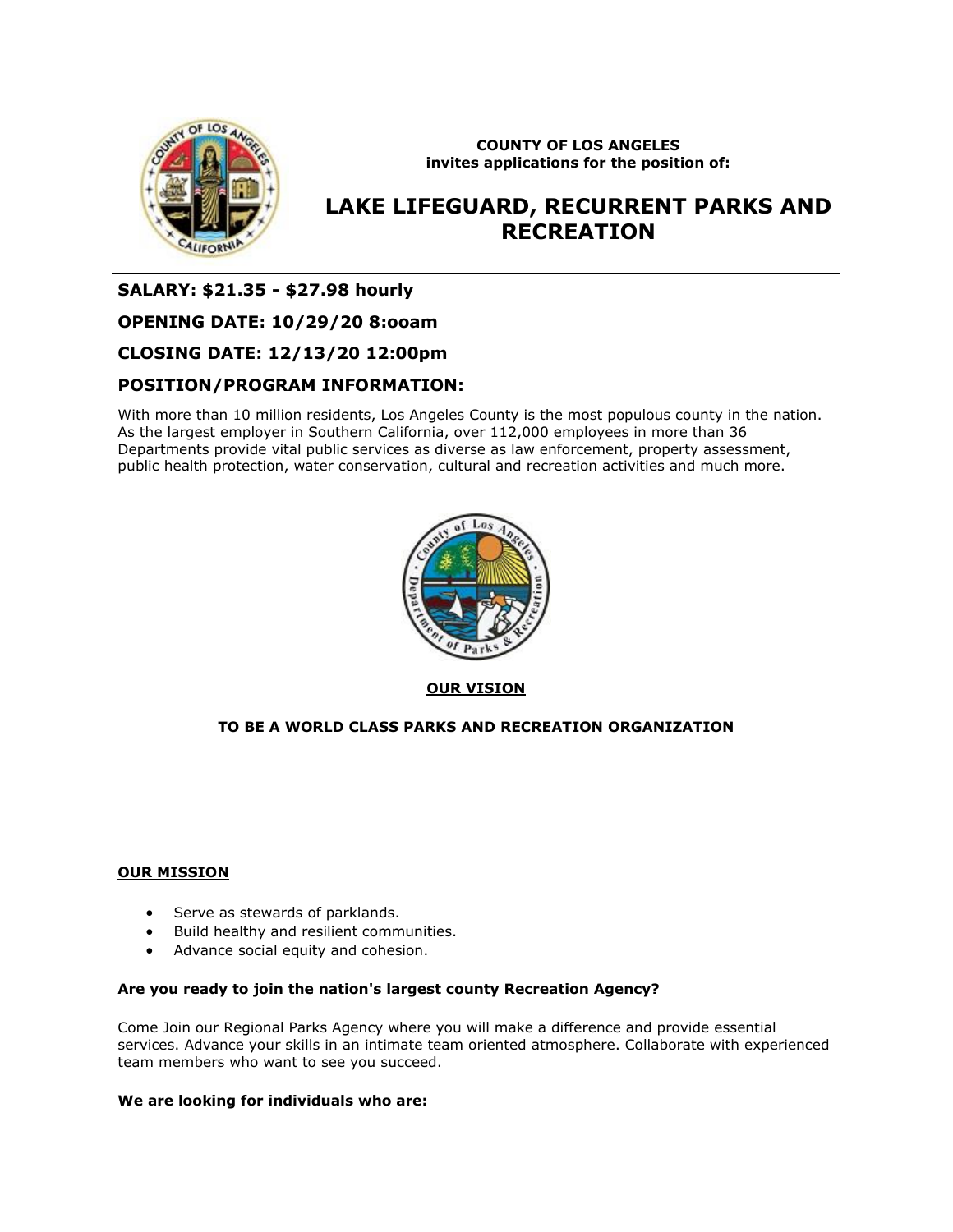- Ambitious
- Committed
- Highly capable
- Dedicated
- **Conscientious**
- Self-starters

## **What you will do:**

- Observes an assigned area of a lake from tower, launch ramp or patrol boat to preserve order, prevent accidents, and effect rescues.
- Administers first aid to victims of near-drownings and injured or ill patrons suffering from heart condition, seizure, heat exhaustion, broken bones or lacerations;
- Enforces lake ordinances and rules prohibiting such activities as use of illegal flotation devices and swimming in restricted areas.

## **DEPARTMENT OF PARKS AND RECREATION**

## **LAKE LIFEGUARD, RECURRENT**

## **Exam number:** D2948G

#### **Filing Opens:** October 30, 2020 at 8:00am **Filing Closes:** December 13, 2020 at12 :00pm

**Type of Recruitment:** Open Competitive (OC)

## **ESSENTIAL JOB FUNCTIONS:**

Opens lifeguard tower at beginning of shift and checks equipment such as rescue cans, radio, first aid box, resuscitator, oxygen and face masks; reports malfunctions to the lead lifeguard or supervisor.

Conducts continuous surveillance of assigned beach area for signs of swimmers in trouble and violations of lake ordinances and safety regulations.

Releases seriously injured victims to senior lifeguard or paramedical personnel.

Maintains log book by entering information regarding rescues, first aid rendered and other unusual events; writes a narrative account of major incidents.

Reports other incidents such as capsized boats, violations of boating regulations, drinking alcoholic beverages or fights to the senior lifeguard, supervisor.

Effects rescues in the lake using rescue can or board; using department approved techniques, secures and swims victims to shore.

Serves as crew of a patrol boat and operates the boat to maintain position when senior lifeguard goes aboard another vessel or onto docks.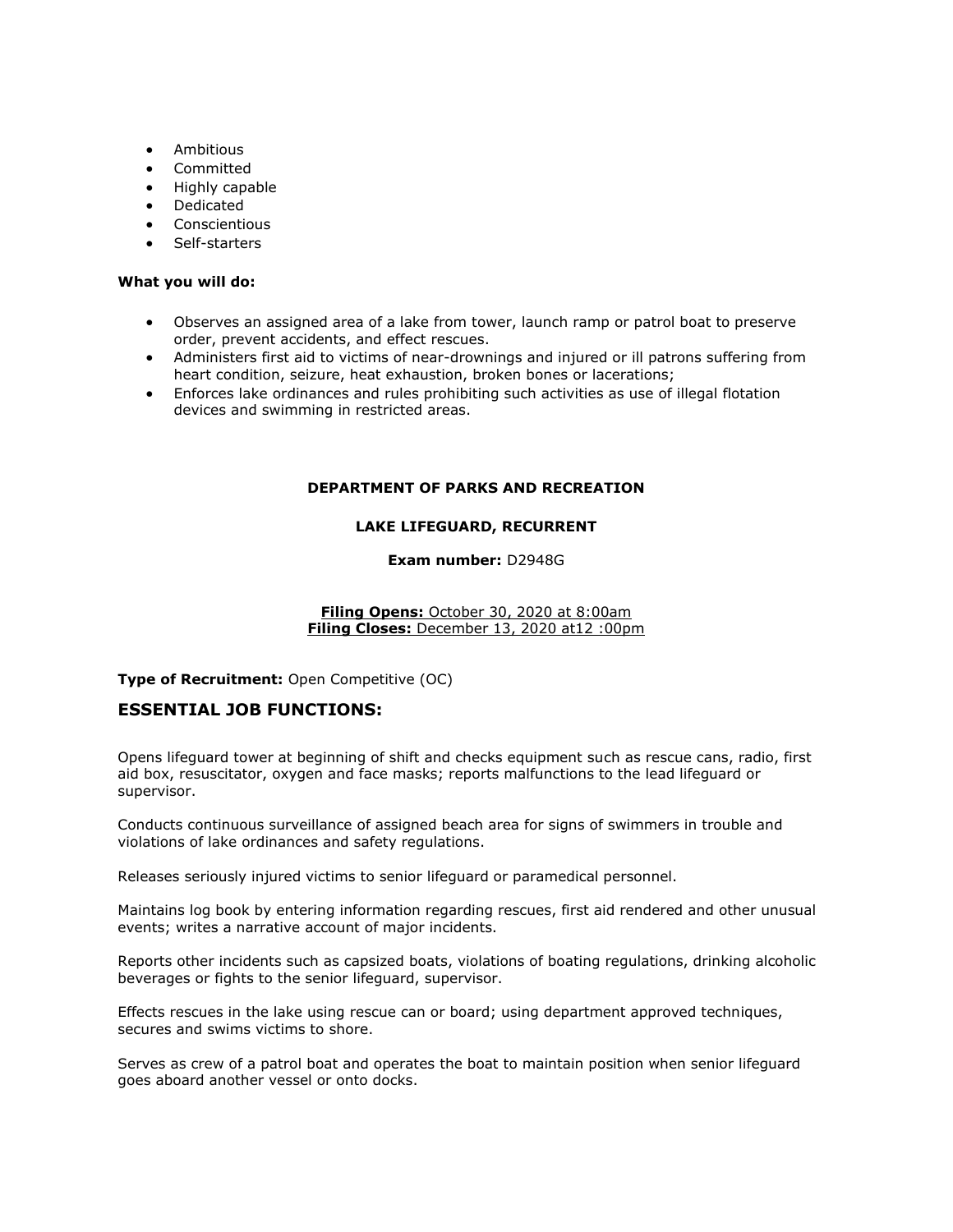Acts as observer while on boat patrol, looking for such things as distressed or speeding boats, violations of safety regulations, and dangerous debris in the lake.

Performs operational check of the boat daily, checks oil and gas level, refuels boat when necessary; checks boat gear such as fire extinguishers, first aid equipment, and radio; reports malfunctions to senior lifeguard.

Responds as crew member to such incidents as burning, capsized, or sinking boats; operates fire fighting and pumping equipment, attaches tow lines and swims to effect rescues.

Drives and services the lifeguard truck including adding oil, water and gas, washing and checking first aid equipment.

Observes parking, dock, and launch areas for instances of unacceptable activity such as speeding boats, unsafe launches, illegal parking, or drinking alcoholic beverages; issues warnings for minor offenses and issue citations in cases of repeated or serious offenses, as needed.

Instructs boat owners in proper procedure for launching boats and assists them in launching and retrieving operations to protect the boats from damage or swamping.

Operates motor vehicles and patrol boats in the course of carrying out duties and responsibilities.

Engages in the physical fitness program established by the department in order to maintain capability to perform lake lifesaving duties.

## **REQUIREMENTS:**

#### **MINIMUM REQUIREMENTS:**

Graduation from high school or its equivalent.\*

Candidates must have the ability to swim 1000 meters within 18 minutes in a pool environment. Successful completion of the County approved basic course of instruction, including authorized lifesaving, first aid and cardiopulmonary resuscitation, will be required before final appointment.

**LICENSE REQUIREMENT:** A valid California Class C Driver License is required.

A valid California Class "C" Driver License is required to perform job-related essential functions. Successful applicants for positions that require driving must obtain and present a copy of his/her driving record from the California State Department of Motor Vehicles before final appointment. Applicants should not present a copy of their driving history until asked to do so by the hiring department. The County will make an individualized assessment of whether an applicant's driving history has a direct or adverse relationship with the specific duties of the job. License must not be currently suspended, restricted, or revoked.

Out of state applicants must have a valid license from the state in which they reside at the time of filing and will be required to obtain a California Class "C" or above driver license by the time of hire.

#### **OTHER REQUIREMENTS:**

Incumbents must have the physical strength, stamina and swimming skills to effect rescues in rough lake water conditions.

*Vision:* At least 20/30 in each eye without correction.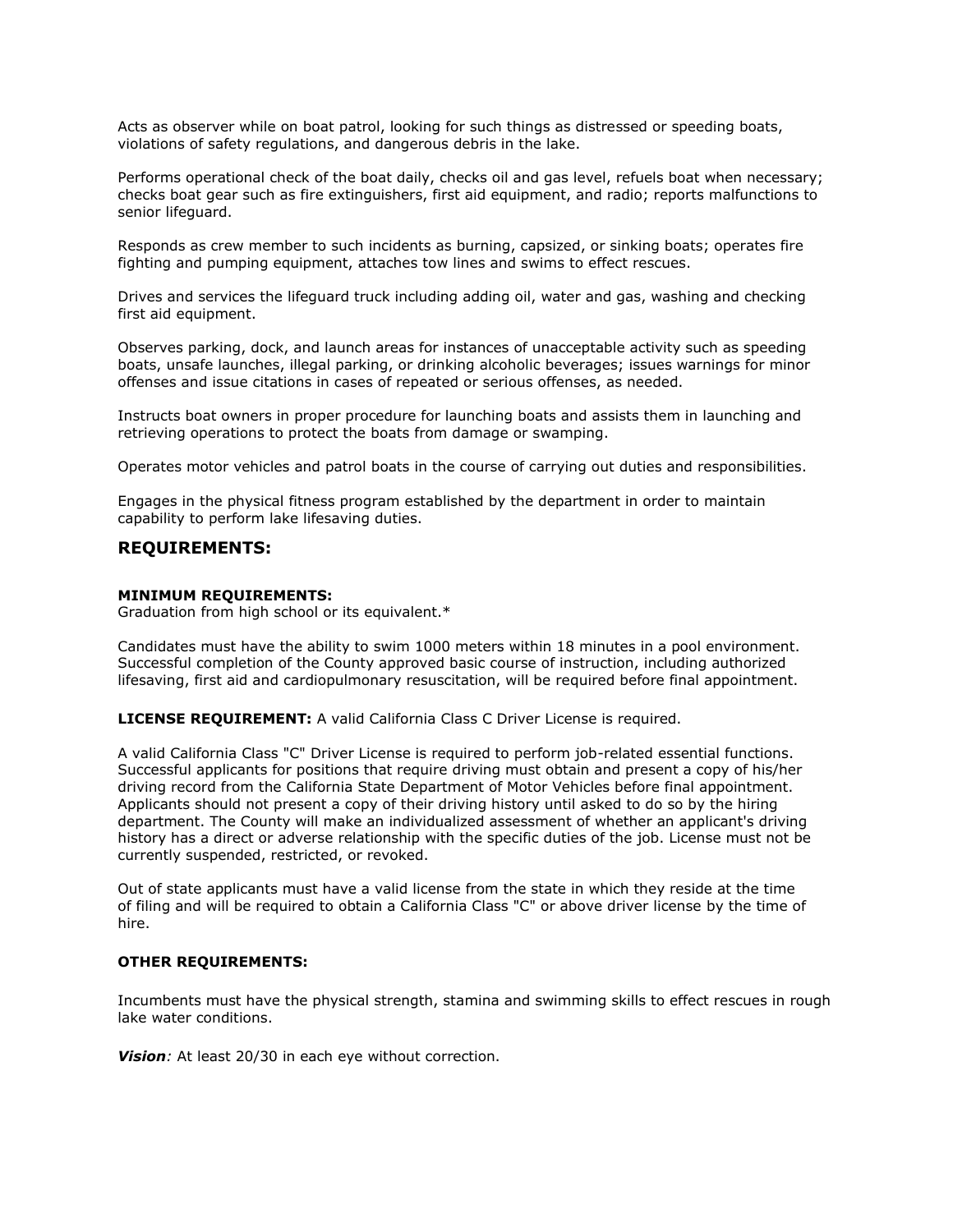#### *Hearing*:

There may be no greater than a 25 dB loss in the better ear as averaged over the test frequencies of 500, 1000, and 3000 Hz. There may not be a peak loss at any of the test frequencies greater than:

30 dB at 500 Hz 30 dB at 1000 Hz 40 dB at 2000 Hz 40 dB at 3000 Hz

There may be no greater than a 35 dB loss in the worse ear as averaged over the test frequencies, and no peak loss greater than 45 dB at any of the test frequencies. In the case of a questionable, unusual, or borderline hearing loss, the applicant's record will be reviewed by the Occupational Health Service Consultant in otolaryngology who will make a recommendation as to the applicant's employability and forward it to the Medical Director for final disposition.

#### **PHYSICAL CLASS:**

4 - Arduous - Involves frequent heavy lifting over 25 pounds, often combined with bending, twisting, or working on irregular surfaces; and occasionally required extraordinary physical activity.

## **ADDITIONAL INFORMATION:**

#### **SPECIAL REQUIREMENT INFORMATION:**

**AGE REQUIREMENT**: At least 18 years of age at time of appointment. *Applicants who will be eighteen (18) years old by June 16, 2021 may compete in this examination, however, they will be placed on "withhold" status until they have met the age requirement.*

#### **Additional Information:**

**EXAMINATION CONTENT:** This examination will consist of a 1,000 meter swimming **performance test** weighted 100%. Candidates must complete the 1,000 meter swim test in **18 minutes or less**  to pass with 70% and to be placed on the eligible list.The final score will be based on the order of the finish swim time 18 minutes or less.

## **\* \* \* I M P O R T A N T I N F O R M A T I O N \* \* \***

IN ORDER TO BE CONSIDERED FOR THIS POSITION, ALL CANDIDATES MUST **APPLY ONLINE** *AND* **ATTEND ONE OF THE SWIM TEST/EXAM DATES LISTED BELOW:**

#### **SPECIAL INFORMATION:**

**Saturday, December 5, 2020 8:00 AM - 12:00 PM (Check in with Appointments Only) Arcadia Park - Norman S. Johnson Aquatic Center 405 S. SANTA ANITA AVE., ARCADIA, CA 91006**

**Sunday, December 13, 2020 8:00 AM - 12:00 PM (Check in with Appointments Only)) Castaic Aquatic Center 31350 Castaic Rd. Castaic, CA 91384** 

Candidates must come prepared with bathing suits and towels to take the swim test.

#### *IMPORTANT INFORMATION*

Candidates will not be allowed to participate in the examination without proper picture ID such as a California Driver's License, California ID card, Passport, etc. Date of birth verification is also required at the time of swim test. If picture ID does not list date of birth, candidate must provide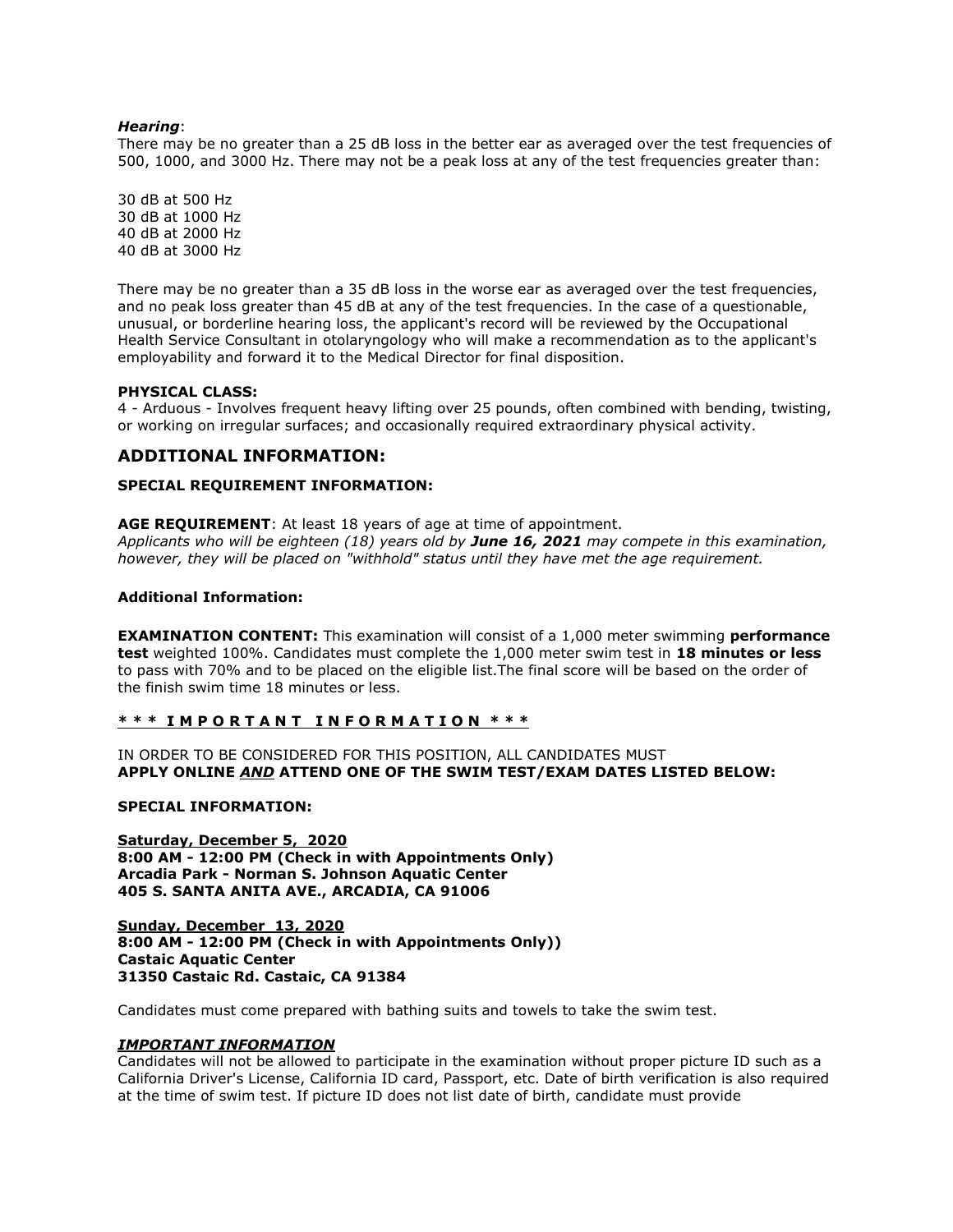## **Original Birth Certificate**.

Candidates who pass the swim test will be notified via email of a later date to complete hiring paperwork and to be live scanned/fingerprinted.

## *Our office hours are open Monday-Thursday, 7:00AM - 5:00PM.*

## *CANDIDATES MUST PROVIDE THE FOLLOWING DOCUMENTATION AT CHECK IN*

- **PHOTO ID**
	- o Such as non-expired State ID, State Driver License, Passport, or if Minor, current High School or College ID.
- **PROOF OF AGE**
	- o Such as Original Birth Certificate if Photo ID does not show date of birth.

## **IT IS STRONGLY RECOMMENDED THAT APPLICATIONS ARE FILED PRIOR TO EXAM DATE FOLLOWING THE INSTRUCTIONS BELOW. DUE TO THE COVID-19 PANDEMIC ALL APPLICANTS WILL BE REQUIRED TO SCHEDULED AN APPOINTMENT TO TAKE THE SWIM TEST.**

**PLEASE NOTE: Friday, December 4, 2020 at 5pm will be the Last day to schedule an appointment for the swim test at: Arcadia Park - Norman S. Johnson Aquatic Center 405 S. SANTA ANITA AVE., ARCADIA, CA 91006**

**Friday, December 11, 2020 at 5pm will be the last day to schedule an appointment for the swim test at: Castaic Aquatic Center 31350 Castaic Rd. Castaic, CA 91384**

**ELIGIBILITY INFORMATION: The names of candidates receiving a passing grade in the examination will be placed on the eligible list in the order of their score group for a period of SIX (6) months following the date of promulgation.**

## **FAIR CHANCE INITIATIVE:**

**The County of Los Angeles is a Fair Chance employer. Except for a very limited number of positions, you will not be asked to provide information about a conviction history unless you receive a contingent offer of employment. The County will make an individualized assessment of whether your conviction history has a direct or adverse relationship with the specific duties of the job, and consider potential mitigating factors, including, not limited to, evidence and extent of rehabilitation, recency of the offense(s), and age at the time of the offense(s).** *If asked to provide information about a conviction history, any convictions or court records which are exempted by a valid court order do not have to be disclosed.*

## **VACANCY INFORMATION:**

The eligible list for this examination will be used to fill vacancies in the Department of Parks and Recreation. The position is for RECURRENT VACANCIES ONLY.

## **Potential Work Sites:**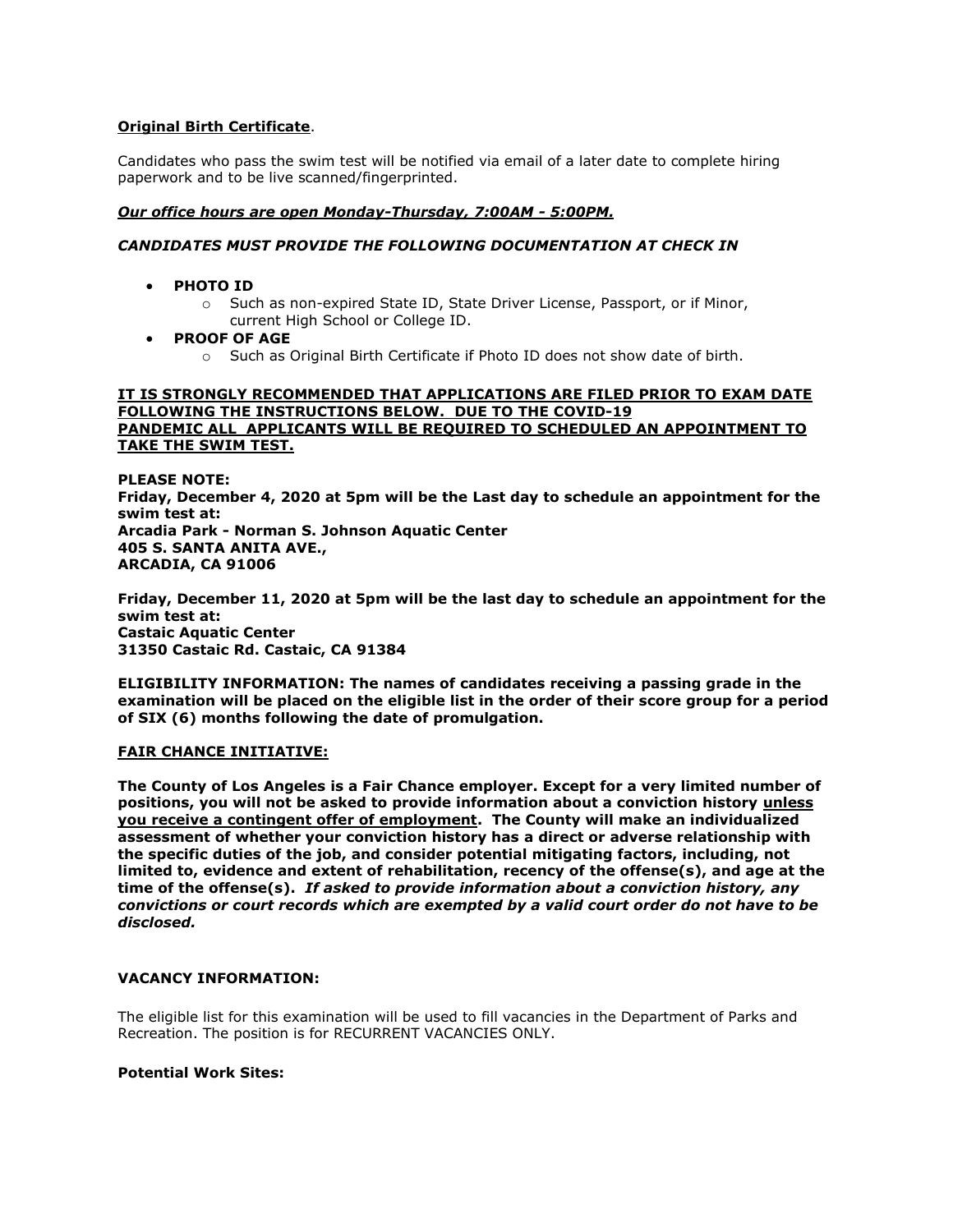- Bonelli Park, San Dimas, CA
- Castaic Lake, Castaic, CA
- Santa Fe Dam, Irwindale, CA

**Shift:** Various; includes weekends, nights, and holidays.

#### **APPLICATION AND FILING INFORMATION: APPLICATIONS MUST BE FILED ON-LINE. APPLICATIONS SUBMITTED BY U.S. MAIL, FAX OR IN-PERSON WILL NOT BE ACCEPTED.**

We must receive your application by 12:00PM, PST, on the last day of filing, **December 13, 2020.**

*\*You must include a legible copy of your high school diploma, or GED diploma at time of appointment.*

*\*\*Applicants must submit a legible copy of their valid California Driver License at time of appointment.*

**Go to:<http://governmentjobs.com/careers/lacounty> and search for "LAKE LIFEGUARD, PARKS AND RECREATION (RECURRENT)"** You must click on the green "APPLY" button in order to apply online.

Fill out your application completely. Provide any relevant education, training, and experience in the spaces provided so we can evaluate your qualifications for the job.

All information is subject to verification. We may reject your application at any time during selection process.

**NOTE:** Applicants have the ability to opt out of emails from LA County. If you unsubscribe, you will not receive any email notification for any examination for which you apply with Los Angeles County.

Regardless of whether you choose to unsubscribe, you can always check for notifications by logging into governmentjobs.com and viewing your profile Inbox, which save a copy of all emailed notices.

It is your responsibility to take the above steps to view correspondence. Los Angeles County will not consider claims of not viewing or receiving notification to be a valid reason for late test administration or rescheduling of a test component.

#### **SOCIAL SECURITY NUMBER**: **Please include your Social Security Number for record control purposes. Federal law requires that all employed persons have a Social Security Number.**

**Department Contact Name:** Sharon King **Department Contact Number:** 626-588-5112 **Department Contact Email:** [sking](mailto:sking@parks.lacounty.gov)[@parks.lacounty.gov](mailto:sking@parks.lacouny.gov) **Teletype Phone:** (213) 427-6118 **ADA Coordinator Phone:** 626-588-5109 **California Relay Services Phone:** (800) 735-2922

#### **COUNTY OF LOS ANGELES Employment Information**

Any language contained in the job posting supersedes any language contained below

| <b>Your Responsibilities:</b>                       | 7. Equal Employment Opportunity/Non-                |
|-----------------------------------------------------|-----------------------------------------------------|
| 1. Completing Your Application:                     | Discrimination Policy:                              |
| a. Before submission of the application, it is your | a. It is the policy of the County of Los Angeles to |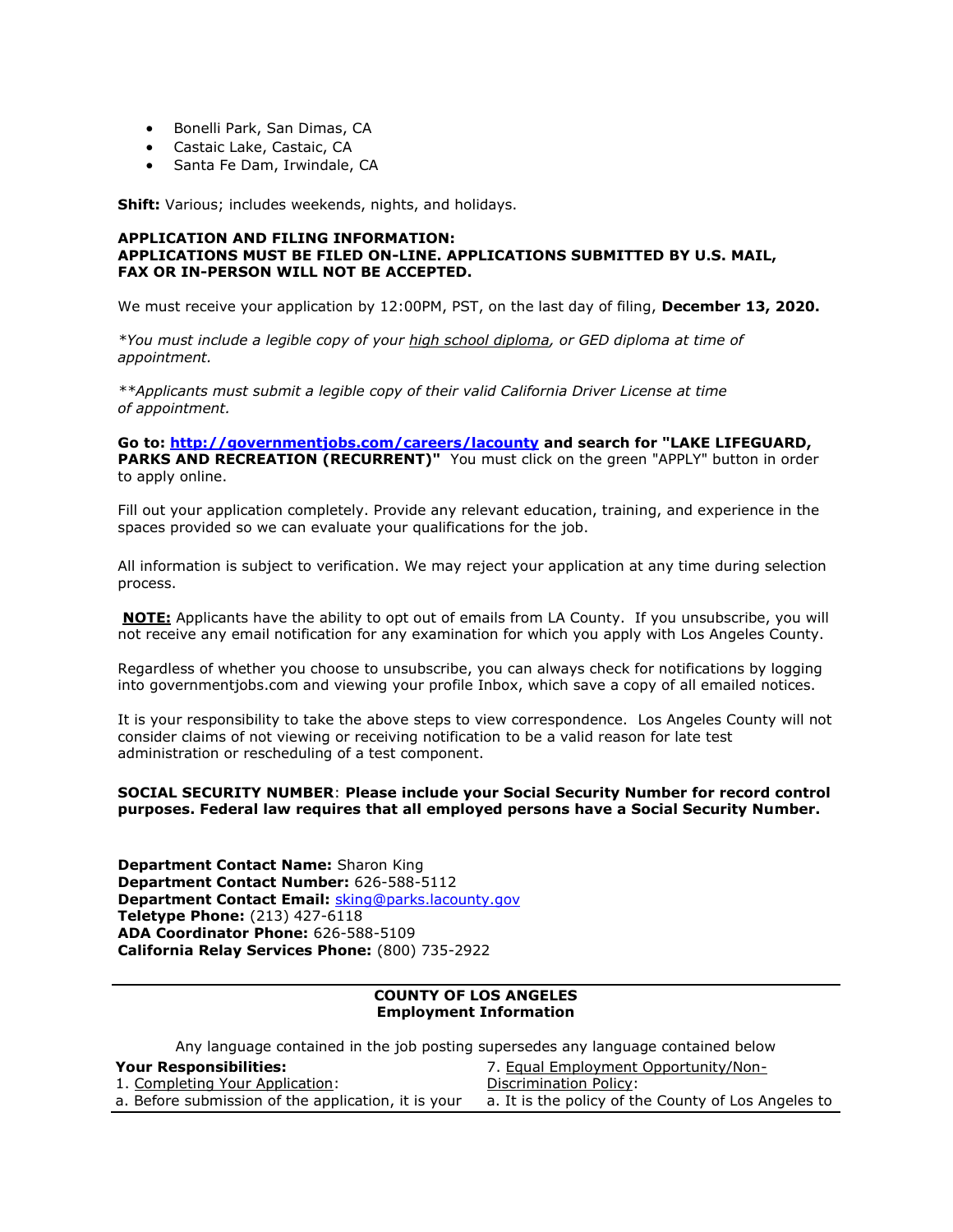Any language contained in the job posting supersedes any language contained below

responsibility to ensure that all information provided is correct and complete on the application. Incomplete applications cannot be accepted.

b. List each payroll title separately for each job. Do not group your experience. Specify the beginning and ending dates for each job. If you are a County employee and have been promoted, do NOT list all of your time with the County under your present payroll title. c. Please include your Social Security Number for record control purposes. Federal law requires that all employed persons have a Social Security Number.

d. To receive credit, include a copy of your diploma, transcript, certificate, or license as directed on the job posting. The document should be in English; if it is in a foreign language, it must be translated and evaluated for equivalency to U.S. standards. Refer to the job posting for specific deadlines for supporting documentation.

2. Requirements are listed in the job posting.

a. Your application will only be accepted if it clearly shows you meet the requirements. The information you give will determine your eligibility and is subject to verification at any time.

b. You must be at least 16 years of age at the time of appointment unless other age limits are stated on the job posting. The Federal Age Discrimination in Employment Act (ADEA) of 1967, as amended, prohibits discrimination on the basis of age for any individual over age 40. c. Experience is evaluated on the basis of a verifiable 40-hour week.

## 3. Application Deadline:

All job applications must be completed and submitted by the last day of the filing period and closing time as indicated on the job posting unless other instructions are provided. Job postings with an open continuous filing period are subject to closure without prior notice. It is to your advantage to file your application early and not wait until the last allowable date and time as you will not be able to apply once the filing period has closed.

## 4. Change of Name or Address:

To change personal information such as your name or address, log into your profile on [www.governmentjobs.com](http://agency.governmentjobs.com/lacounty/www.governmentjobs.com) and make the

provide equal employment opportunity for all qualified persons, regardless of race, color, religion, sex, national origin, age, sexual orientation or disability.

b. If you require material in an ALTERNATE FORMAT or are an individual requesting REASONABLE ACCOMMODATION(S) in the examination process for a physical or mental disability, please CONTACT THE AMERICANS WITH DISABILITIES ACT (ADA) COORDINATOR LISTED ON THE JOB POSTING. The provision of reasonable accommodation may be subject to verification of disability as allowable with State and Federal law. All disability-related information will remain confidential.

**Disclaimer:** The County of Los Angeles is not responsible or in any way liable for any computer hardware or software malfunction which may affect the employment application or the application selection process.

You assume all responsibility and risk for the use of this system and the Internet generally. This system and the information provided on it are provided on an "as is" and "as available" basis without warranties of any kind, either express or implied. No advice or information given by the County of Los Angeles or its respective employees shall modify the foregoing or create any warranty.

The County of Los Angeles expressly disclaims any warranty that the information on this system or on the Internet generally will be uninterruptible or error free or that any information, software or other material accessible from the system is free of viruses or other harmful components. You shall have no recourse against the County of Los Angeles as the system provider for any alleged or actual infringement of any proprietary rights a user may have in anything posted or retrieved on our system.

The County of Los Angeles shall not be liable for any direct, indirect, punitive, incidental, special or consequential damages arising out of or in any way connected with the use of this system or with the delay or inability to use it (or any linked sites), or for any information obtained through this system, or otherwise arising out of the use of this system, the Internet generally or on any other basis.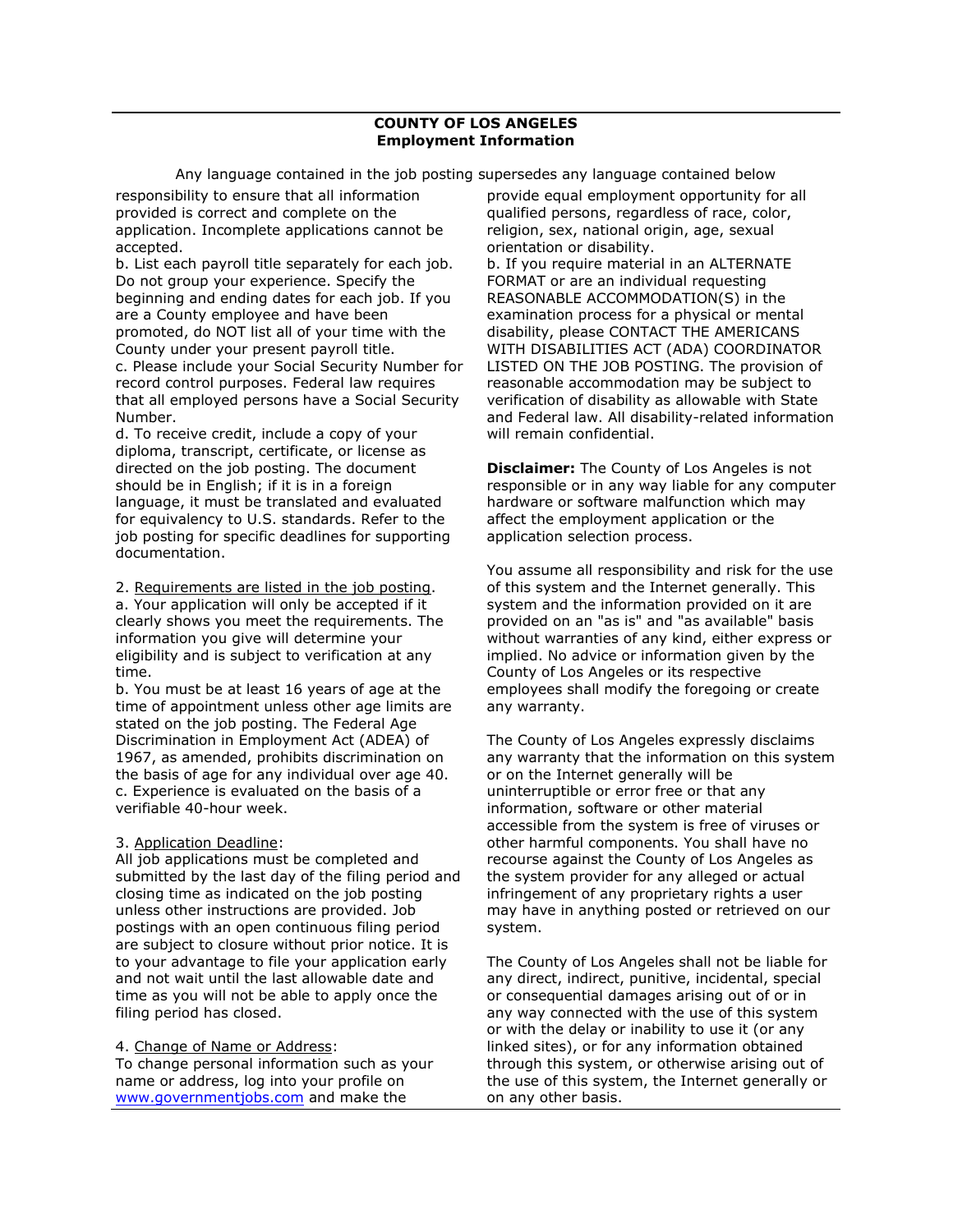Any language contained in the job posting supersedes any language contained below necessary change. This can be done at any time.

#### 5. Promotional Examinations:

If indicated on the job posting, permanent employees who have COMPLETED THEIR INITIAL PROBATIONARY PERIOD AND HOLD A QUALIFYING PAYROLL TITLE may file for promotional examinations if they are within six months of meeting the experience requirements by the last day of filing or at the time of filing for open continuous exams.

#### 6. Out of Class:

Some of your experience may have been in a position in which such work is not typically performed. If indicated on the job posting that such experience is permitted, a signed Verification of Experience Letter (VOEL) or a document showing you received an additional responsibility bonus, out-of-class bonus, or temporary assignment bonus from your department's Human Resources Office may be required to be attached to your application.

**Veteran's Credit:** In all open competitive examinations, a veteran's credit of 10 percent of the total credits specified for such examinations will be added to the final passing grade of an honorably discharged veteran who served in the Armed Forces of the United States under any of the following conditions: During a declared war; -or- During the period April 28, 1952 through July 1, 1955; -or- For more than 180 consecutive days, other than for training, any part of which occurred after January 31, 1955, and before October 15, 1976; -or- During the Gulf War from August 2, 1990 through January 2, 1992; -or-For more than 180 consecutive days, other than for training, any part of which occurred during the period beginning September 11, 2001, and ending on August 31, 2010 the last day of Operation Iraqi Freedom; -or- In a campaign or expedition for which a campaign medal or expeditionary medal has been authorized and awarded. Any Armed Forces Expeditionary medal or campaign badge, including El Salvador, Lebanon, Grenada, Panama, Southwest Asia, Somalia, and Haiti qualifies for credit.

A campaign medal holder or Gulf War veteran who originally enlisted after September 7, 1980 (or began active duty on or after October 14, 1982, and has not previously completed 24 months of continuous active duty) must have

NOTE: Your application is submitted using Secure Encryption to ensure the privacy of all information you transmit over the Internet.

By accepting the Use Disclaimer set forth here, you agree to all of the above terms and further agree to use this Online Job Employment Application System only for the submission of bona fide employment applications to the County of Los Angeles. Any other use of this Online Job Employment Application System, including without limitation any copying, downloading, translation, decompiling, or reverse engineering of the system, data, or related software, shall be a violation of the Use Disclaimer.

**Test Preparation:** Study Guides and other test preparation resources are available to help candidates prepare for employment tests. An interactive, Online Test Preparation System for taking practice tests may be accessed on the Department of Human Resources website at [http://hr.lacounty.gov/job-search-toolkit.](http://hr.lacounty.gov/job-search-toolkit) Scroll down to the "Employment Test Assistance" section and click on the "VISIT ONLINE TEST PREP SYSTEM" link. Additional test preparation resources may be listed on the job posting.

**Benefit Information:** Depending on the position, the successful candidate will enroll in a contributory defined benefit pension plan if the candidate is a "new member" of the County's defined benefit plan (LACERA) on or after January 1, 2013 (first employed by the County on or after December 1, 2012) – unless she or he established reciprocity with another public retirement system in which she or he was a member before January 1, 2013. It should be noted that County employees do not pay into Social Security, but do pay the Medical Hospital Insurance Tax portion of Social Security at a rate of 1.45%. The Los Angeles County Employees Retirement Association (LACERA) has reciprocal agreements with several public retirement systems in California.

**Social Security Act of 2004:** Section 419 (c) of Public Law 108-203, the Social Security Protection Act of 2004, requires State and local government employers to disclose the effect of the Windfall Elimination Provision and the Government Pension Offset Provision to employees hired on or after January 1, 2005, in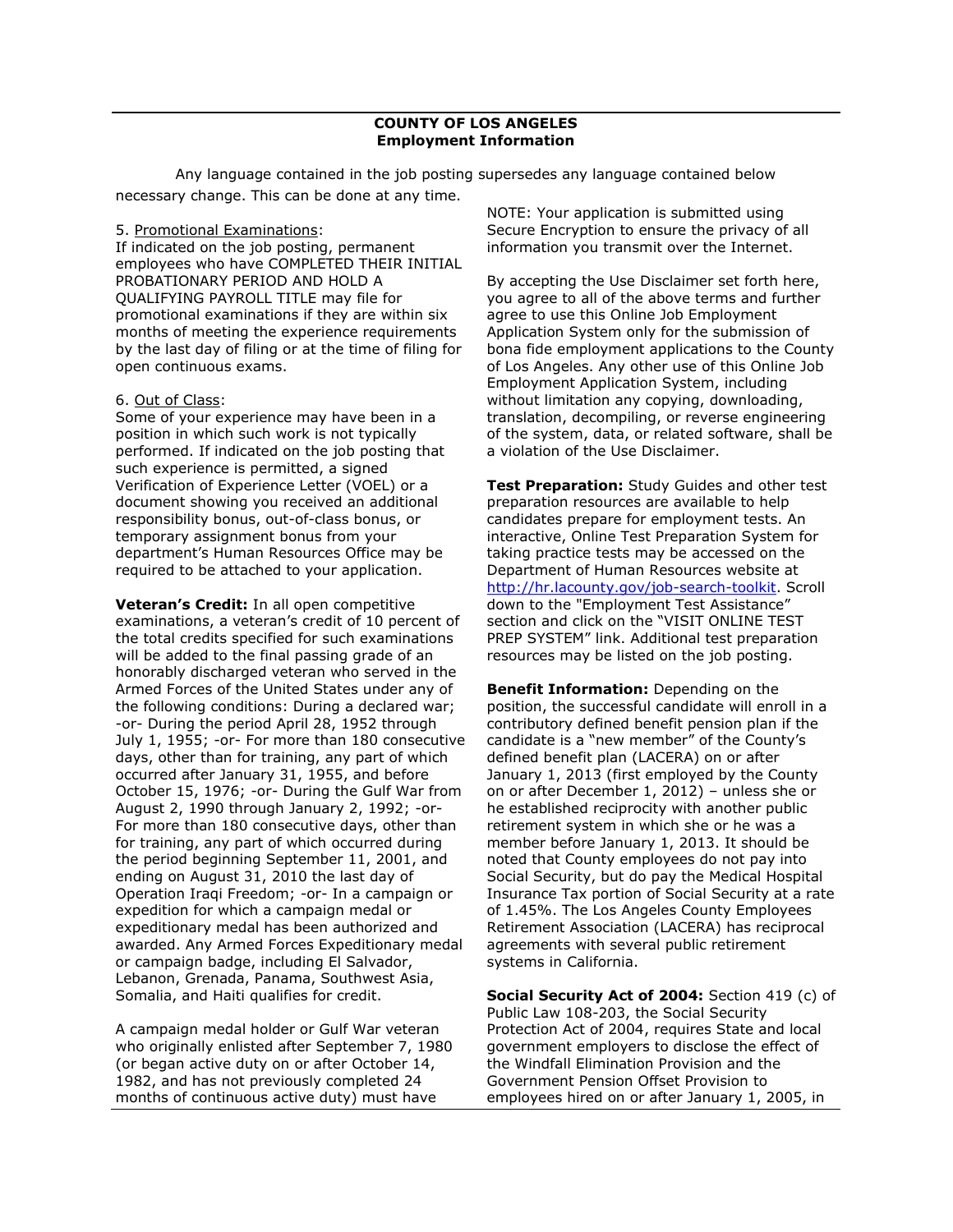Any language contained in the job posting supersedes any language contained below served continuously for 24 months or the full period called or ordered to active duty.

This also applies to the spouse of such person who, while engaged in such service was wounded, disabled or crippled and thereby permanently prevented from engaging in any remunerative occupation, and also to the widow or widower of any such person who died or was killed while in such service. A DD214, Certificate of Discharge or Separation from Active Duty, or other official documents issued by the branch of service are required as verification of eligibility for Veterans preference. Applicants must submit the documentation for each open competitive exam to qualify for veteran's credit. More information available at:

[https://www.opm.gov/policy-data](https://www.opm.gov/policy-data-oversight/veterans-services/vet-guide-for-hr-professionals/)[oversight/veterans-services/vet-guide-for-hr](https://www.opm.gov/policy-data-oversight/veterans-services/vet-guide-for-hr-professionals/)[professionals/](https://www.opm.gov/policy-data-oversight/veterans-services/vet-guide-for-hr-professionals/)

**Accreditation Information:** Accredited institutions are those listed in the publications of regional, national or international accrediting agencies which are accepted by the Department of Human Resources. Publications such as American Universities and Colleges and International Handbook of Universities are acceptable references. Also acceptable, if appropriate, are degrees that have been evaluated and deemed to be equivalent to degrees from United States accredited institutions by an academic credential evaluation agency recognized by The National Association of Credential Evaluation Services or the Association of International Credential Evaluators, Inc. (AICE).

**Background Check::** The County of Los Angeles is a Fair Chance employer. Except for a very limited number of positions, you will not be asked to provide information about a conviction history unless you receive a contingent offer of employment. The County will make an individualized assessment of whether your conviction history has a direct or adverse relationship with the specific duties of the job, and consider potential mitigating factors, including, but not limited to, evidence and extent of rehabilitation, recency of the offense(s), and age at the time of the offense(s). *If asked to provide information about a conviction history, any convictions or court records which are exempted by a valid court order* 

jobs not covered by Social Security. The County of Los Angeles does not participate in the Social Security System. All newly hired County of Los Angeles employees must sign a statement (Form SSA-1945) prior to the start of employment indicating that they are aware of a possible reduction in their future Social Security benefit entitlement. For more information on Social Security and about each provision, you may visit the website www.socialsecurity.gov, or call toll free 1-800-772-1213. Persons who are deaf or hard of hearing may call the TTY number 1-800- 325-0778 or contact a local Social Security office.

**Americans with Disabilities Act of 1990:** All positions are open to qualified men and women. Pursuant to the Americans with Disabilities Act of 1990, persons with disabilities who believe they need reasonable accommodation, or help in order to apply for a position, may contact the ADA/Personnel Services for Disabled Persons Coordinator. Hearing impaired applicants with telephone teletype equipment may leave messages by calling the teletype phone number on the job posting. The County will attempt to meet reasonable accommodation requests whenever possible.

**Employment Eligibility Information:** Final appointment is contingent upon verification of U.S. citizenship or the right to work in the United States. Immigration law provides that all persons hired after November 6, 1986, are required to present original documents to the County, within three (3) business days of hiring, which show satisfactory proof of: 1) identity and 2) U.S. employment eligibility.

## **Los Angeles County Child Support**

**Compliance Program:** In an effort to improve compliance with court-ordered child, family and spousal support obligations, certain employment and identification information (i.e., name, address, Social Security number and date of hire) is regularly reported to the State Directory of New Hires which may assist in locating persons who owe these obligations. Family Code Section 17512 permits under certain circumstances for additional employment and identifying information to be requested. Applicants will not be disqualified from employment based on this information.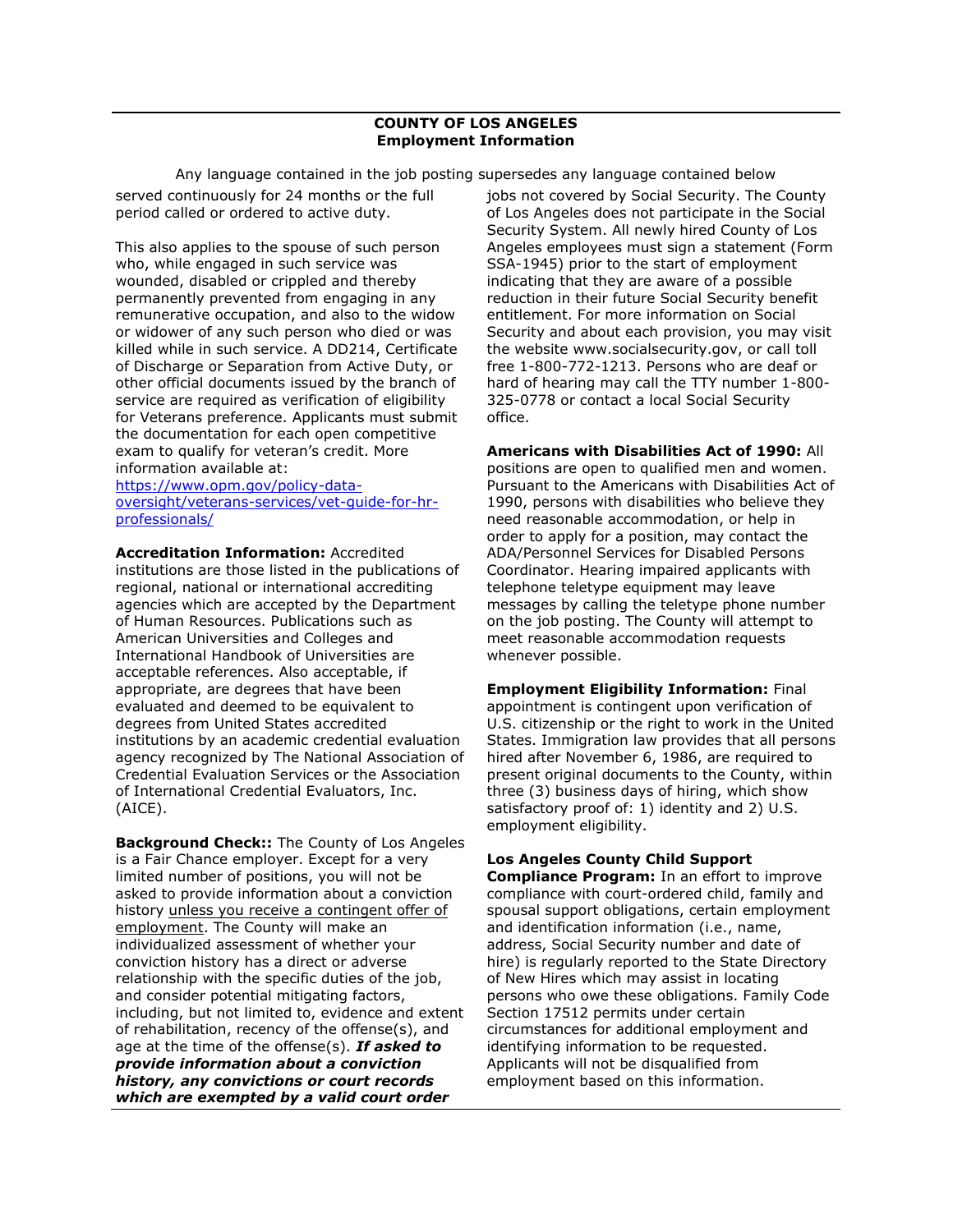Any language contained in the job posting supersedes any language contained below

## *do not have to be disclosed.*

**Career Planning:** Resources to help current and prospective employees plan a career with Los Angeles County are available. To explore career paths to and from nearly all job titles, please visit our interactive Career PathFinder application at [http://career-pathfinder.hr.lacounty.gov.](http://career-pathfinder.hr.lacounty.gov/)

**Equal Employment Opportunity:** It is the policy of the County of Los Angeles to provide equal employment opportunity for all qualified persons, regardless of race, religion, sex, national origin, age, sexual orientation, or disability or any other characteristic protected by State or Federal law. All positions are open to qualified men and women pursuant to the Americans with Disabilities Act of 1990 and the California Fair Employment and Housing Act. The County will comply with all of its obligations under State and Federal laws regarding the provision of reasonable accommodations to applicants.

**The California Fair Employment and Housing Act** (Part 2.8 commencing with Section 12900 of Division 3 of Title 2 of the Government Code) and the Regulations of the Fair Employment and Housing Commission (California Code of Regulations, Title 2, Division 4, Sections 7285.0 through 8504) prohibits employment discrimination based on race or color; religion; national origin or ancestry, physical disability; mental disability or medical condition; marital status; sex or sexual orientation; age, with respect to persons over the age of 40; and pregnancy, childbirth, or related medical conditions.

#### Updated October 2019

| APPLICATIONS<br>http://hr.lacounty.gov | MAY      | <b>BF</b> | FILED. | ONI INF | AT:   | Position #D2948G<br>LAKE LIFEGUARD, RECURRENT PARKS AND |
|----------------------------------------|----------|-----------|--------|---------|-------|---------------------------------------------------------|
| *******************                    |          |           |        |         |       | RECREATION<br>SK.                                       |
| Los                                    | Angeles, |           | CA     |         | 90010 |                                                         |

## **LAKE LIFEGUARD, RECURRENT PARKS AND RECREATION Supplemental Questionnaire**

- \* 1. Will you be 18 years old by June 16, 2021?  $\Box$ Yes  $\Box$ No
- \* 2. Have you ever been a county of Los Angeles employee?  $\Box$ Yes  $\Box$ No
- $*$  3. If yes to questions 2, please provide your employee  $#$ , title of the position you held, department name and dates and length of time you worked.
- \* 4. Do you plan to take your swim test at Arcadia park?

 $\Box$ Yes  $\Box$ No

\* 5. If the answer is "Yes" to question # 4, You have read and understand you must schedule an appointment on or before December 4, 2020 by 5pm.